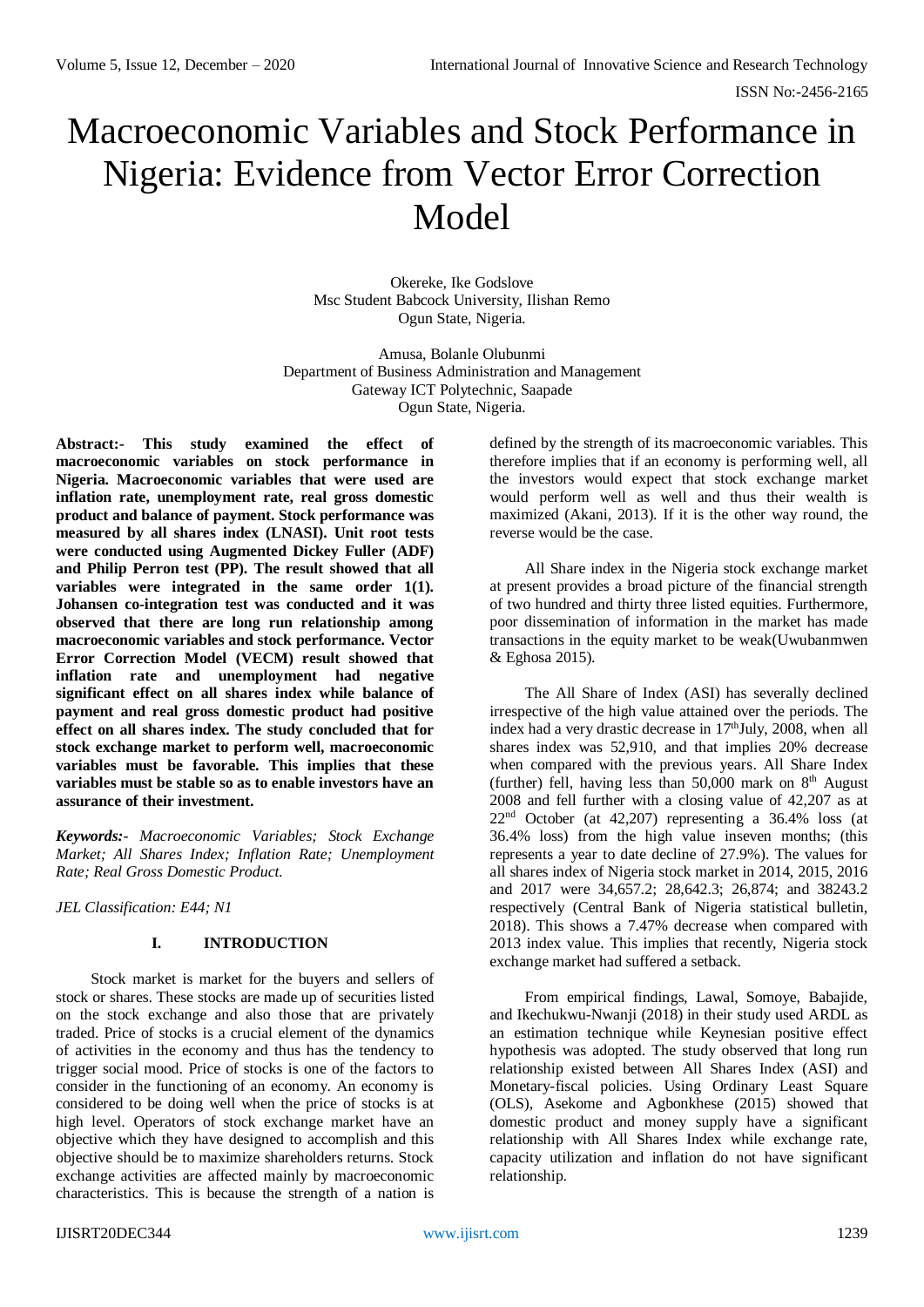On the effect of monetary and fiscal policy on the stock market in Nigeria, Nwaogwugwu (2018) found that there is a short and long run effect of interest rate and money supply on stock market. Furthermore, the study observed that there is a significant short and long run effect of government expenditure and taxation on the stock market in Nigeria. The studies of Bala and Hassan (2018), Ayopo, Isola and Olukayode (2015), Ditimi, Sunday and Emma-Ebere (2018) are in conformity with the study of Nwaogwugwu (2018).

The work of Sede and Omorokunwa (2015) indicated that monetary policy instruments exert more effectson stock returns in Nigeria and that the main is fiscal policy variable. Nwokoye and Emmanuel (2018) studied the monetary policy on stock market development. The work used Cointegration and vector error correction modeling(VECM) while Modern portfolio theory (MPT) was adopted. The result of the study shows that stock exchange market development is as a result of monetary policy through money supply in Nigeria. Jonathan and Oghenebrume (2017) empirically denoted that broad money supply, credit to private sector, monetary policy rate, and exchange rate are positively related to stock market prices captured by the all share index.

Furthermore, Adekunle, Alalade and Okulenu (2016) in their study shows that there is a negative linkage between interest rate and All Share Index in Nigeria. Fapetu, Adeyeye, Olufemi, Oluwagbenga and Owoeye (2017) used Autoregressive Conditional Heteroscedasticity (ARCH), Generalised Autoregressive Conditional Heteroscedasticity<br>(GARCH), Exponential Generalised Autoregressive  $(GARCH)$ , Exponential Generalised Conditional Heteroscedasticity (EGARCH) and Threshold Autoregressive Conditional Heteroscedasticity (TARCH)] to observe exchange rate volatility and stock market performance in Nigeria. They found that exchange rate has a positive relationship with market capitalization rate in Nigeria.

Further evidences from the work of Daasi, Dimoji, Collins, and Sira (2015) showed that there is a strong relationship between macroeconomic variables and stock market performance in Nigeria. To ascertain stock market response to fiscal policy in Nigeria, Onyema (2017) asserted that stock prices respond positively to fiscal policy shocks. On assessing the impact of fiscal policy operations on stock price performance in Nigeria, Ogbulu, Torbira and Umezinwa (2015) observed that a significant and positive relationship between Non-Oil Revenue and stock prices while the two-period and three-period lagged values of broad money supply have significant relationship with stock prices.

Contrary to these findings, Lawal (2016) observed that there was no existence of a long run relationshipbetween stock returns, inflation and exchange rate. Also, Echekoba, Okaro, Ananwude and Akuesodo (2018) studied monetary policy and capital market performance and found that monetary policy instruments have no significant effect on capital market performance in Nigeria. Also Ekene (2016) investigated the impact of monetary policy on stock returns in Nigeria and found that there is no significant effect of monetary policy variables on the prices of stock in Nigerian.

From the empirical evidences, there are inconclusive results some found that macroeconomic variables positively affect stock performance while some findings indicated that it negatively affect stock performance. Thus, based on the disparities in empirical findings, it is difficult for one to make a conclusion on how macroeconomic variables affect stock performance in developing countries especially in Nigeria that with macroeconomic instabilities and underdeveloped stock exchange market. Also, with recent World financial crisis, there is need to investigate the effect of macroeconomic variables on stock performance in Nigeria.

This study seeks to empirically investigate the effect of macroeconomic variables on stock performance in the Nigerian stock exchange market. The questions to be addressed by the study are: what is the effect of balance of payment on macroeconomic characteristics on stock exchange market in Nigeria? What is the effect of inflation rate on macroeconomic characteristics on stock exchange market in Nigeria? How does unemployment significantly affect stock exchange market in Nigeria? Finally, what is the effect of gross domestic product on stock performance in Nigeria?

# **II. LITERATURE REVIEW**

## *Theoretical Review*

## *Arbitrage Pricing Theory (APT) (1976)*

Definition of the Theory: APT built up by Stephen Ross in the year of 1976. Whereas APT predicts the relationship of both returns through a combination of independent variables that are money supply, gross domestic product and industrial production and shifts in risk premiums. APT attended to cautious that more flexible assumption requirements, it is regularly to refer as derivation to capital pricing model (CAPM). CAPM is accepting the risk premium and an independent variable of the market.

APT is an alternate way to deal with determinant asset process. It is also derives its basis from the 'law of one price' demonstrating markets in two different countries, the goods and services will be priced in different currency base, but the value of the product should be the same. If the two same product sell at different prices, an arbitrage opportunity would exists. This two way different testing method for the APT are mostly alike and the explanatory factor also approaches indicates governing stock return performing relatively (Iqbal & Haider, 2005).

# *Empirical Review*

## *Evidencefrom Cross National Studies*

There are different schools of thought on the empirical evidence of the impact of macroeconomic variables on stock performance. The work of Czapkiewicz, Jamer and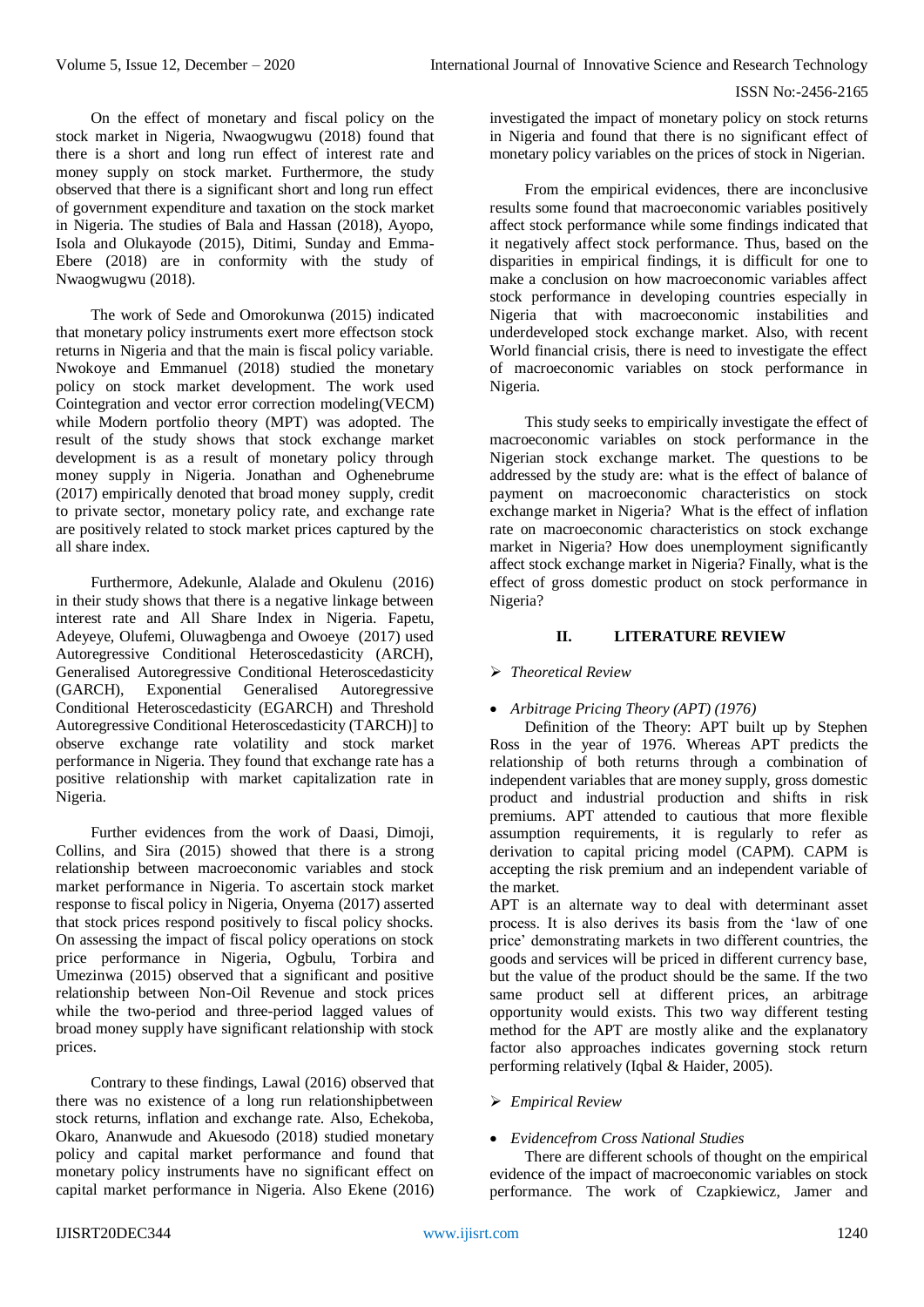Landmesser (2018) on macroeconomic indicators on the financial markets interrelations using Markov-switching copula model with time-varying matrix transition probability (TVPMS) indicated that unemployment rate and long-term interest rate are of paramount importance for interrelationships that exist between the macroeconomic variables market and the development of financial market from France Germany, or Italy. The study of Suhaibu, Simon, and Harvey (2017) supported the finding above by adding that there is a positive relationship between monetary policy and stock markets of the 12 African countries and that the effect is through interest rate. Also, the studies of Erica, Perego and Vermeulen (2013), Baroian (2014), Pradhan, Arvin, Samadhan and Taneja (2013); Krchniva (2016) asserted that economic variables significantly predict stock market performance. The findings that support positive effect of macroeconomic variables on stock exchange performance were not limited to the above studies. Barbiþ and yondiþ-Jurkiþ (2017), in their study do fiscal variables affect stock market returns in EU countries indicated that using panel VAR model and efficient market hypothesis found that there is strong relationship between money market interest rate, inflation rate and developed EU stock market.

Igbinosa and Uhunmwangho (2019) used fixed effect panel least squares regression technique on macroeconomic aggregates and stock market liquidity in African stock markets and observed that macroeconomic variables significantly explain African stock market liquidity. Iddrisu, Harvey and Amidu (2017) asserted that there is a positive effect of monetary policy (interest rate) on stock markets of the twelve African countries. Masuduzzaman (2012) added that there is both short run and long run positive effect between macroeconomic fundamentals and stock exchange performance.

Furthermore, Belke and Beckman (2014) revealed that stock markets in the developing countries respond to changes in the monetary policy instruments. In the developed economies, evidence abounds that except for Japan, no significant impact of monetary policy variables on stock market. In line with these findings, Chatziantoniou, Dugft, and Fillis (2013) and Afful and Asiedu (2013) added that monetary policy except impact stock market positively in Germany. However impact of monetary policy on US stock market was through interest rate according to the findings.

Another school of thought denoted that macroeconomic variables negatively affect stock exchange performance. For instance, Wahyudi, et al (2017) conducted a research on macroeconomic fundamental and stock price index in South East Asia Countries. They used TARCH and GARCH estimation technique and observed that interest rate, inflation rate and real gross domestic product have a negative impact on the composite index in all countries except Thailand and Philippine. However, crude oil price has the positive impact in Malaysia Indonesia, and Singapore. Worlu and Omodero (2017) did a comparative analysis of macroeconomic variables and stock market

performances in Africa (2000-2015). Their work was modeled on Arbitrage Pricing Theory. The found that there is a negative impact of RGDP and inflation rate on South Africa stock while real exchange rate has impact on their stock market. Furthermore, only GDP has negative impact on Ghana stock market.

Using panel vector error correction model and quantity theory of money on monetary policy on stock return from growing stock markets, Bissoon, Seetanah, Bhattu-Babajee, Gopy-Ramdhany and Seetah (2016) observed that there is a negative relationship between interest rate and stock market return and a positive relationship between money supply and stock market return. Nguyen and Hanh (2012); Sukruoglu and Temel-Nalin (2014), Yemelyanoval (2013) observed that there is a negative effect of inflation rate on stock market development.

Another school of thought is of the opinion that that macroeconomic effect has no impact on stock performance. For instance, the work of Gay (2016) who studied the impact of macroeconomic variables on stock market returns for four emerging economies: Brazil, Russia, India, and hina using Box-Jenkins ARIMA model observed that there is no significant effect of exchange rate and oil price on the stock market index prices of any of the countries examined. Megaravalli and Sampagnaro (2018) also found an insignificant relationship between macroeconomic variables and stock market. Furthermore, Winful, David and Kofi (2016) investigated on macroeconomic variables and stock market performance of emerging countries and denoted that money supply has no impact on stock market.

# *Evidence from Nigeria*

Lawal, etal (2018) studied the effect of fiscal and monetary policies interaction on stock market performance in Nigeria. The study used ARDL as an estimation technique while Keynesian positive effect hypothesis was adopted. The study observed that long run relationship existed between All Shares Index (ASI) and monetary-fiscal policies. Using Ordinary Least Square (OLS), Asekome and Agbonkhese (2015) investigated the macroeconomic variables, stock market bubble, meltdown and recovery in Nigeria. The study adopted Ordinary Least Square (OLS) and the result shows that domestic product and money supply have a significant relationship with All Shares Index while exchange rate, capacity utilization and inflation do not have significant relationship.

The work of Sede and Omorokunwa (2015) on the impact of fiscal and monetary policy on stock market returns in Nigeria indicated that monetary policy instruments exert more effects on stock returns in Nigeria and that the main is fiscal policy variable. Nwokoye and Emmanuel (2018) studied the monetary policy on stock market development. The work used Cointegration and vector error correction modeling (VECM) while Modern portfolio theory (MPT) was adopted. The result of the study denoted that monetary policy, through the growth rate of money supply has impacted positively and significantly on the development of the stock market in Nigeria. Using Dynamic and Fully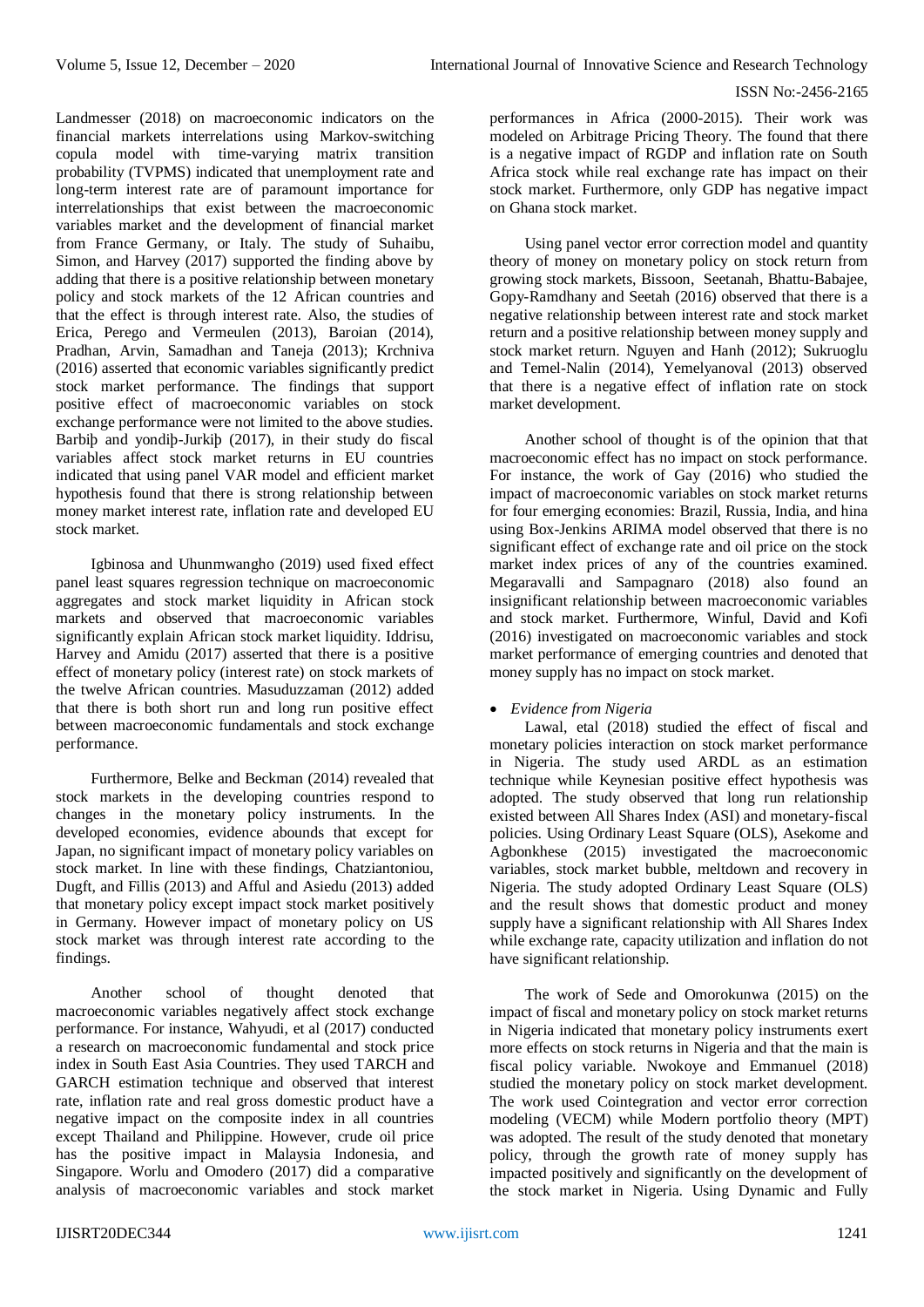Modified Ordinary Least Squares, Jonathan and Oghenebrume (2017) empirically studied the impact of monetary policy on stock market prices in Nigeria. The study showed that monetary policy rate, credit to private sector, exchange rate and broad money supply are positively related to stock market prices captured by the all share index.

Furthermore, Adekunle, et al (2016) in their study showed that there is a negative linkage between interest rate and All Share Index in Nigeria. Fapetu, Adeyeye, Olufemi, Oluwagbenga and Owoeye (2017) used Autoregressive Conditional Heteroscedasticity (ARCH), Generalised Autoregressive Conditional Heteroscedasticity (GARCH), Exponential Generalised Autoregressive Conditional Heteroscedasticity (EGARCH) and Threshold Autoregressive Conditional Heteroscedasticity (TARCH)] to observe exchange rate volatility and stock market performance in Nigeria. They found that exchange rate has a positive relationship with market capitalization rate in Nigeria.

Further evidences from the work of Daasi, Dimoji, Collins, and Sira (2015) showed that there is a strong relationship between macroeconomic variables and stock market performance in Nigeria. To ascertain stock market response to fiscal policy in Nigeria, Onyema (2017) asserted that stock prices respond positively to fiscal policy shocks. On assessing the impact of fiscal policy operations on stock price performance in Nigeria, Ogbulu, Torbira and Umezinwa (2015) observed that a significant and positive relationship between Non-Oil Revenue and stock prices while the two-period and three-period lagged values of broad money supply have significant relationship with stock prices.

Contrary to these findings, Lawal (2016) who studied inflation and stock market returns in Nigeria using Vector Error Correction Model (VECM) observed that there is no existence of a long run relationship between stock returns, inflation and exchange rate. Also, Echekoba, et al (2018) studied monetary policy and capital market performance and found that monetary policy tools have no significant effect on capital market performance in Nigeria. Also is the work of Ekene (2016) who investigated the impact of monetary policy on stock returns in Nigeria and found that monetary policy variables did not have a significant impact on the prices of stock in Nigerian.

## **III. METHODOLOGY**

## *Sources of Data*

The data to be used in this study is basically categorized into two; the dependent variable and independent variable. The dependent variable is stock exchange and this will be measured by All Shares Index and it will be derived from Central Bank of Nigeria Statistical Bulletin 2018. The independent variable is the macroeconomic variables and this will be measured using the following: Balance of payment, real gross domestic product, inflation rate and unemployment rate. These

variables will be sourced from two sources; Central Bank of Nigeria Statistical Bulletin 2018 and World Bank Economic Indicators. The variables balance of payment, all shares index and real gross domestic product will be sourced from Central Bank of Nigeria Statistical Bulletin 2018 while inflation rate and unemployment rate will be sourced from World Bank Economic Indicators.

### *Model of the Study*

The model to be used in this research work is grounded upon the Arbitrary Pricing theory which is being extensively used to determine the effect of macroeconomic characteristics on stock performance in Nigeria analyze the determinants of stock exchange growth in developing countries today and was adapted from the work, "Stock Market Response To Fiscal Policy In Nigeria: Empirical Evidence' published by Onyema (2017). The variables to be found below are among the enumerated elements to be considered with the application of the theory. The variables to be used are

- i. All shares index (ASI)
- ii. Balance of Payment (BP)
- iii. Inflation rate (INF)
- iv. Unemployment rate (UP)
- v. Real gross domestic product (RGDP)

The rationale for the variables is as a result of the fact they capture the main macroeconomic variables. Knowing quite well that the variables are linearly related as asserted by Arbitrary Pricing theory, the linear functional form of the model would be:

ASI = f (BP, INF, UP, RGDP)…………………….1

The econometrics form of the model:

 $ASI_t = \beta_0 + \beta_1 BP_t + \beta_2 INF_t + \beta_3 UP_t + \beta_4 RGB_t + \varepsilon_t$ ...(2)

The log form of the model is written thus:

 $lnASI_t = \beta_0 + \beta_1lnBPt + \beta_2INFt + \beta_4UPt + \beta_4lnRGDPt +$  $et...(3)$ 

The objective of the study will extend to capture both long and short run impact of macroeconomic variables on stock performance in Nigeria. Therefore, the model will be transformed to incorporate both short and long run intercepts and slopes

| $+\sum_{i=1}^{p} \alpha_{2i} \Delta \text{InASI}_{t-1} + \sum_{i=1}^{p} \alpha_{3i} \Delta \text{InBP}_{t-1}$ |
|---------------------------------------------------------------------------------------------------------------|
| $\sum_{i=1}^{p} \alpha_{4i} \Delta INF_{t-1} + \sum_{i=1}^{p} \alpha_{5i} \Delta UP_{t-1} +$                  |
| $^{+}$                                                                                                        |
| $+$                                                                                                           |
| $^{+}$                                                                                                        |
| $^{+}$                                                                                                        |
|                                                                                                               |
|                                                                                                               |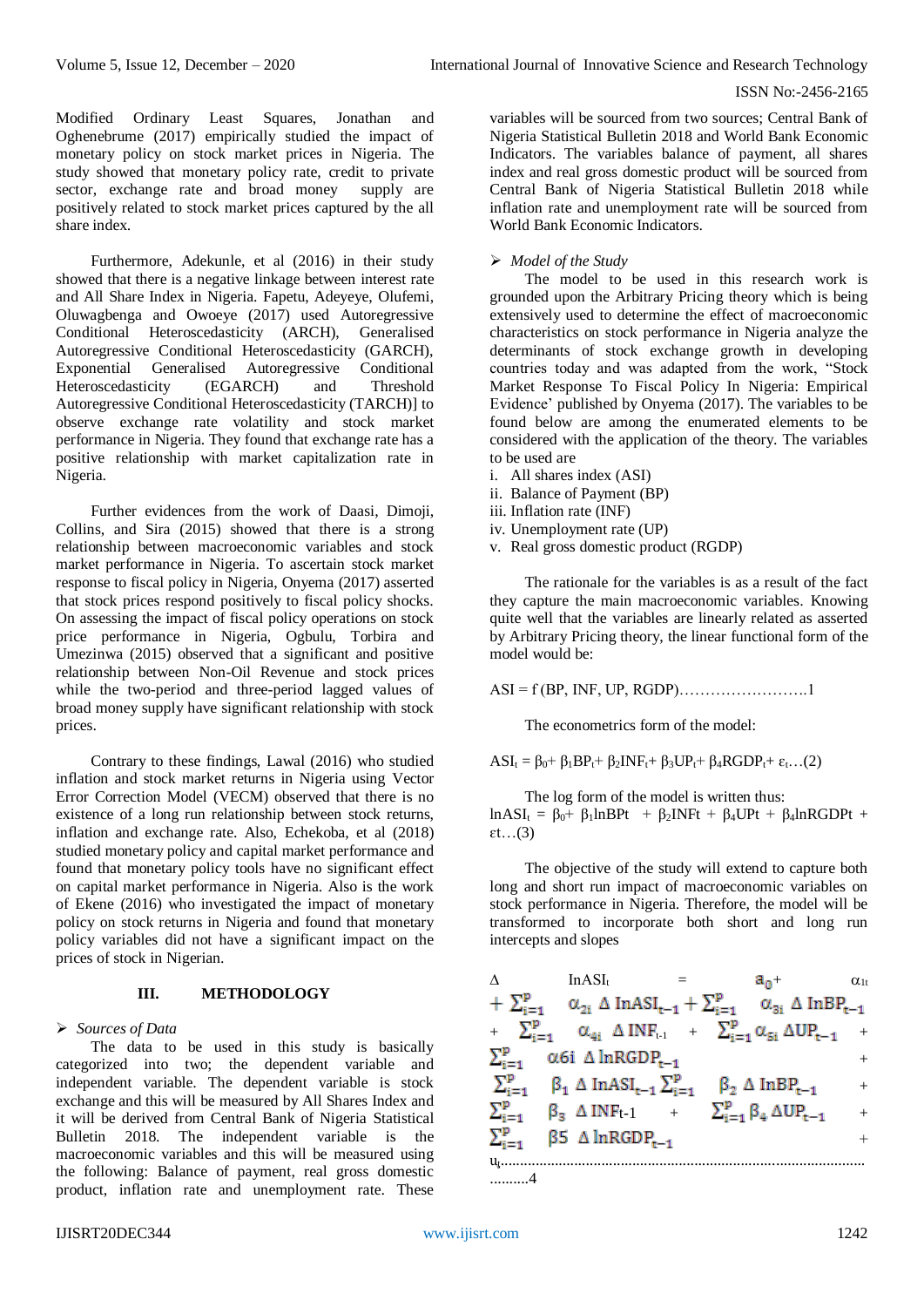*Analysis*

|                     | <b>ASI</b>   | <b>BOP</b>  | <b>INF</b> | <b>RGDP</b> | UP       |
|---------------------|--------------|-------------|------------|-------------|----------|
| Mean                | 16298.34     | 2319.532    | 19.55176   | 35990.77    | 11.65294 |
| Median              | 11550.40     | $-19.48180$ | 12.15626   | 27112.63    | 12.45000 |
| Maximum             | 57990.20     | 278721.5    | 72.83550   | 69810.02    | 27.40000 |
| Minimum             | 127.3000     | -99332.80   | 5.382224   | 14953.91    | 1.800000 |
| Std. Dev.           | 15238.20     | 52316.36    | 18.14077   | 19480.02    | 7.838879 |
| <b>Skewness</b>     | 0.683410     | 4.287656    | 1.653291   | 0.600741    | 0.420445 |
| <b>Kurtosis</b>     | 2.707202     | 24.78598    | 4.362996   | 1.803650    | 1.986036 |
| Jarque-Bera         | 2.768065     | 776.5672    | 18.12093   | 4.072655    | 2.458226 |
| Probability         | 0.250566     | 0.000000    | 0.000116   | 0.130507    | 0.292552 |
| Sum                 | 554143.4     | 78864.07    | 664.7599   | 1223686.    | 396.2000 |
| Sum Sq. Dev.        | $7.66E + 09$ | $9.03E+10$  | 10859.89   | $1.25E+10$  | 2027.785 |
| <b>Observations</b> | 34           | 34          | 34         | 34          | 34       |

**Table 1: Descriptive Statistics**

Source: Author's computation using E-Views 9 (2020)

# **Table 2: Tabular Representation of the Augmented Dickey Fuller Test Result**

|               |                  |                                      |             | <b>ADF</b>    |                            |                                      |             |  |  |
|---------------|------------------|--------------------------------------|-------------|---------------|----------------------------|--------------------------------------|-------------|--|--|
|               | <b>AT LEVELS</b> |                                      |             |               | <b>AT FIRST DIFFERENCE</b> |                                      |             |  |  |
|               | <b>Intercept</b> | <b>Trend and</b><br><b>Intercept</b> | <b>None</b> |               | <b>Intercept</b>           | <b>Trend and</b><br><b>Intercept</b> | <b>None</b> |  |  |
| Variables     | Probability      | Probability                          | Probability | Variables     | Probability                | Probability                          | Probability |  |  |
| <b>LNBOP</b>  | 0.0001           | 0.0003                               | 0.4485      | <b>LNBOP</b>  | 0.0000                     | 0.0000                               | 0.0000      |  |  |
| <b>INF</b>    | 0.2359           | 0.1879                               | 0.4197      | <b>INF</b>    | 0.0262                     | 0.0181                               | 0.0004      |  |  |
| <b>LNASI</b>  | 0.0925           | 0.9526                               | 0.9955      | <b>LNASI</b>  | 0.0027                     | 0.0006                               | 0.0008      |  |  |
| <b>LNRGDP</b> | 0.8883           | 0.6532                               | 0.9942      | <b>LNRGDP</b> | 0.0045                     | 0.0175                               | 0.0087      |  |  |
| UP            | 0.8338           | 0.1145                               | 0.7981      | UP            | 0.0008                     | 0.0047                               | 0.0000      |  |  |

Source: Author's computation using E-Views 9 (2020)

# **Table 3: Tabular Representation of the Philip Perron Test**

|                  | <b>Philip Perron</b> |                                      |             |               |                  |                                      |             |  |
|------------------|----------------------|--------------------------------------|-------------|---------------|------------------|--------------------------------------|-------------|--|
| <b>AT LEVELS</b> |                      |                                      |             |               |                  | <b>AT FIRST DIFFERENCE</b>           |             |  |
|                  | <b>Intercept</b>     | <b>Trend and</b><br><b>Intercept</b> | <b>None</b> |               | <b>Intercept</b> | <b>Trend and</b><br><b>Intercept</b> | <b>None</b> |  |
| Variables        | Probability          | Probability                          | Probability | Variables     | Probability      | Probability                          | Probability |  |
| <b>LNBOP</b>     | 0.0001               | 0.0003                               | 0.6134      | <b>LNBOP</b>  | 0.0001           | 0.0000                               | 0.0000      |  |
| <b>INF</b>       | 0.0878               | 0.1820                               | 0.1259      | <b>INF</b>    | 0.0000           | 0.0001                               | 0.0000      |  |
| <b>LNASI</b>     | 0.0589               | 0.9760                               | 0.9857      | <b>LNASI</b>  | 0.0025           | 0.0001                               | 0.0011      |  |
| <b>LNRGDP</b>    | 0.9562               | 0.7045                               | 1.0000      | <b>LNRGDP</b> | 0.0420           | 0.0165                               | 0.0114      |  |
| UP               | 0.8114               | 0.3155                               | 0.8038      | UP            | 0.0011           | 0.0066                               | 0.0001      |  |

Source: Author's computation using E-Views 9 (2020)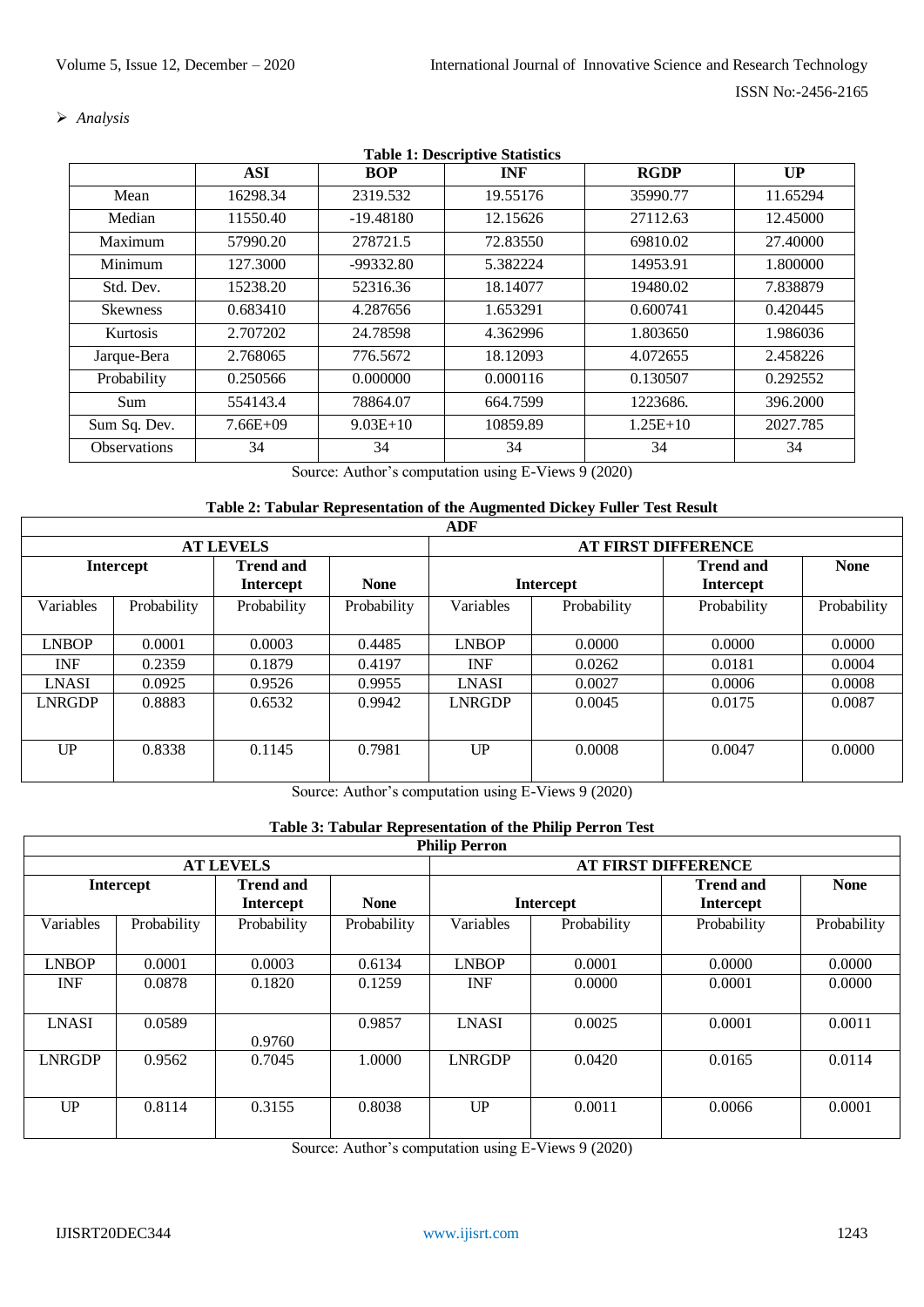| <b>Variables</b> | <b>ADF</b> with Intercept | ADF with<br>trend<br>and intercept | <b>Table 4: Order of Integration</b><br><b>ADF</b> at NONE | PHILIP-<br><b>PERRON</b><br><b>Intercept</b> | PHILIP-<br><b>PERRON</b><br><b>Trend and</b><br><b>Intercept</b> | PHILIP-<br><b>PERRON</b><br>At NONE |
|------------------|---------------------------|------------------------------------|------------------------------------------------------------|----------------------------------------------|------------------------------------------------------------------|-------------------------------------|
| <b>LNBOP</b>     | 1(1)                      | 1(1)                               | 1(1)                                                       | 1(1)                                         | 1(1)                                                             | 1(1)                                |
| <b>INF</b>       | 1(1)                      | 1(1)                               | 1(1)                                                       | 1(1)                                         | 1(1)                                                             | 1(1)                                |
| LNASI            | 1(1)                      | 1(1)                               | 1(1)                                                       | 1(1)                                         | 1(1)                                                             | 1(1)                                |
| <b>LNRGDP</b>    | 1(1)                      | 1(1)                               | 1(1)                                                       | 1(1)                                         | 1(1)                                                             | 1(1)                                |
| UP               | 1(1)                      | 1(1)                               | 1(1)                                                       | 1(1)                                         | 1(1)                                                             | 1(1)                                |

Source: Author's computation using E-Views 9 (2020)

| <b>Eigenvalue</b> | <b>Trace Statistic</b> | 0.05 Critical Value | $Prob**$ |
|-------------------|------------------------|---------------------|----------|
|                   |                        |                     |          |
| 0.844091          | 144.0974               | 69.81889            | 0.0000   |
| 0.665195          | 86.48440               | 47.85613            | 0.0000   |
| 0.587137          | 52.56403               | 29.79707            | 0.0000   |
| 0.390963          | 25.14020               | 15.49471            | 0.0013   |
| 0.270282          | 9.768019               | 3.841466            | 0.0018   |
|                   |                        |                     |          |

Source: Author's computation using E-Views 9 (2020)

## **Table 6: Tabular Representation of theJohansen result based on Maximum Eigenvalue**

| Hypothesized No. of<br>CE(s) | <b>Eigenvalue</b> | <b>Max-Eigen Statistic</b>                                                                                                                    | 0.05 Critical Value | $\mathbf{Prob}^{**}$ |
|------------------------------|-------------------|-----------------------------------------------------------------------------------------------------------------------------------------------|---------------------|----------------------|
| None $*$                     | 0.844091          | 57.61299                                                                                                                                      | 33.87687            | 0.0000               |
| At most $1 *$                | 0.665195          | 33.92038                                                                                                                                      | 27.58434            | 0.0067               |
| At most $2 *$                | 0.587137          | 27.42382                                                                                                                                      | 21.13162            | 0.0057               |
| At most $3 *$                | 0.390963          | 15.37218                                                                                                                                      | 14.26460            | 0.0333               |
| At most $4 *$                | 0.270282          | 9.768019<br>$\mathbb{C}$ , $\mathbb{A}$ and $\mathbb{C}$ and $\mathbb{C}$ is the set of $\mathbb{C}$ . If $\mathbb{C}$ is $\mathbb{C}$ (2020) | 3.841466            | 0.0018               |

Source: Authors Computation using E- Views 9 (2020)

The two results above show that there are one co-integration equations based on trace Statistic and also based on MaxEigenvalue statistics and thus, there is long run relationship among the variables.

# **Table 7: Tabular Representation of Vector Correction Model Result for Short Run Dynamics**

| <b>Error Correction</b> | <b>D(LNASI)</b> | D(INF)      | D(LNBOP)    | D(LNRGDP)   | D(UP)     |
|-------------------------|-----------------|-------------|-------------|-------------|-----------|
| CointEa1                | $-0.023678$     | $-3.218261$ | $-0.103015$ | 0.001675    | 0.252508  |
|                         | (0.01506)       | (0.44389)   | (0.09900)   | (0.00135)   | (0.16241) |
|                         |                 |             |             |             |           |
|                         | [-3.57274]      | [-7.25018]  | [-1.04051]  | $1.24480$ ] | 1.55478]  |

Source: Authors Computation using E- Views 9 (2020)

## **Table 8: Tabular Representation of Vector Correction Model for Long Run Parameters**

|                   |                     | $\bullet$             |                     |
|-------------------|---------------------|-----------------------|---------------------|
| <b>Variables</b>  | <b>Coefficients</b> | <b>Standard Error</b> | <b>T-Statistics</b> |
| <b>LNAGDP</b>     | 1.000               |                       |                     |
| <b>INF</b>        | $-0.234098$         | 0.04508               | $-5.25944$          |
| <b>LNBOP</b>      | 3.333525            | 0.42220               | 7.89559             |
| <b>LNRGDP</b>     | 5.585651            | 2.29050               | 2.43862             |
| UP                | $-0.447905$         | 0.17250               | $-2.59653$          |
|                   | 103.5372            |                       |                     |
| $R^2$             | 0.753138            |                       |                     |
| Adjusted $R^2$    | 0.719089            |                       |                     |
| F-statistic       | 22.11869            |                       |                     |
| Prob(F-statistic) | 0.000000            |                       |                     |

Source: Authors Computation Using E-Views 9(2020)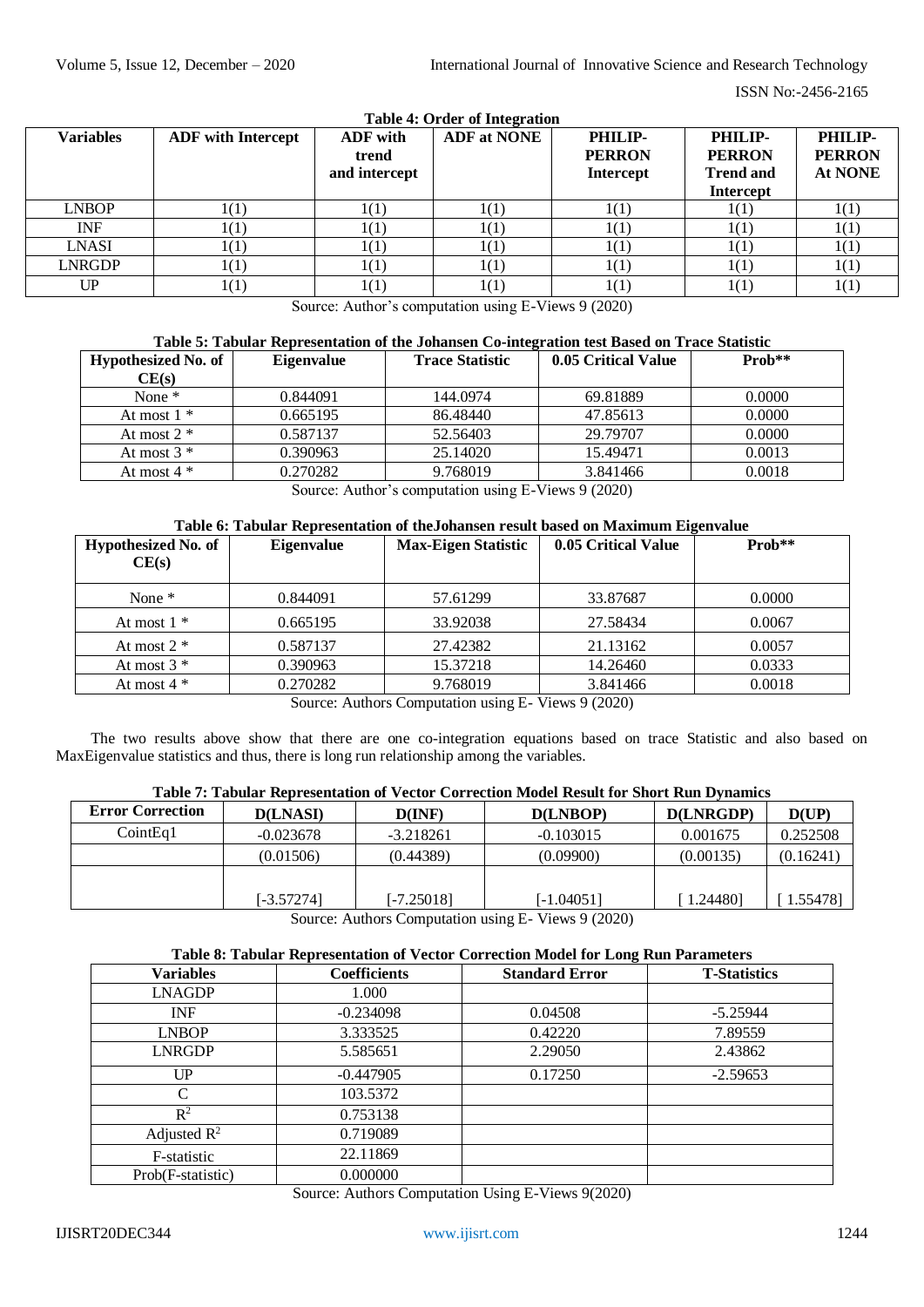## Regression Equation: LNASI = 103.53 - 0.23INF + 3.333LNBOP + 5.585LNRGDP – 0.445UP

|                  | <b>Table 10: Test of Hypotheses</b> |                    |                      |  |  |  |  |  |
|------------------|-------------------------------------|--------------------|----------------------|--|--|--|--|--|
| <b>Variables</b> | <b>T-statistics</b>                 | <b>T-tabulated</b> | <b>Decision Rule</b> |  |  |  |  |  |
|                  |                                     |                    |                      |  |  |  |  |  |
| <b>INF</b>       | $-5.25944$                          | 2.04               | Significant          |  |  |  |  |  |
| <b>LNBOP</b>     | 7.89559                             | 2.04               | Significant          |  |  |  |  |  |
| LNRGDP           | 2.43862                             | 2.04               | Significant          |  |  |  |  |  |
| UP               | $-2.59653$                          | 2.04               | Significant          |  |  |  |  |  |

Source: Author's computation using E-Views 9 (2020)

## *Post Estimated Test*



## **Table 11: Heteroskedasticity Test**

|                     | <b>Heteroskedasticity Test: Breusch-Pagan-Godfrey</b> |                     |        |
|---------------------|-------------------------------------------------------|---------------------|--------|
|                     |                                                       |                     |        |
| F-statistic         | 3.934306                                              | Prob. $F(4,29)$     | 0.0114 |
| $Obs*R$ -squared    | 11.96019                                              | Prob. Chi-Square(4) | 0.0176 |
| Scaled explained SS | 2.709509                                              | Prob. Chi-Square(4) | 0.6076 |
|                     |                                                       |                     |        |

Source: Author's computation using E-Views 9 (2020)

# **Table 12: Serial Correlation Test**

| Lags | LM-Stat  | <b>Prob</b> |
|------|----------|-------------|
|      |          |             |
|      |          |             |
|      | 23.51581 | 0.5475      |
|      | 20.33409 | 0.7291      |
|      |          |             |
|      |          |             |

Source: Author's computation using E-Views 9 (2020)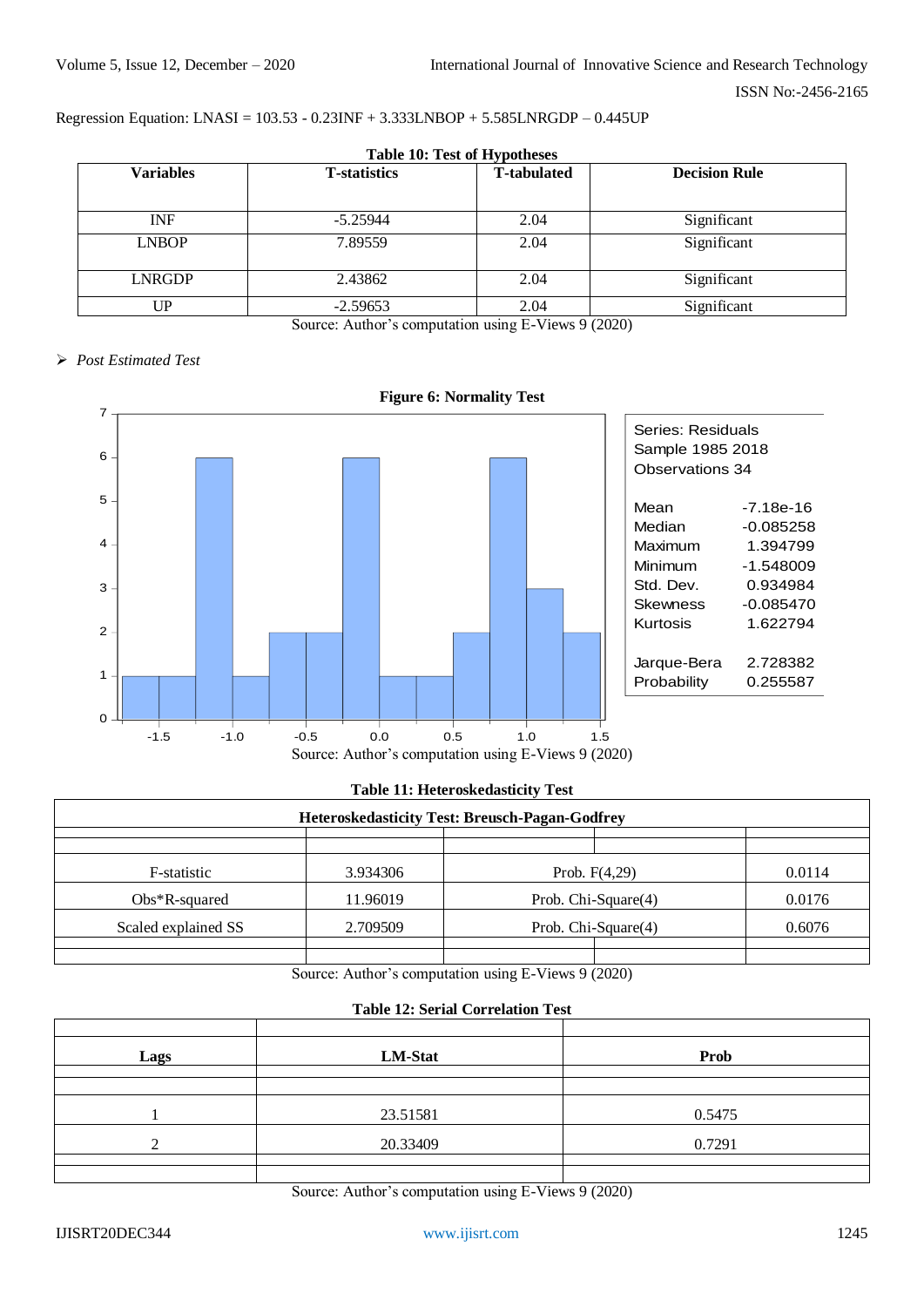## **IV. DISCUSSION OF FINDINGS**

The study investigated the effect of macroeconomics variables on stock performance in Nigeria. It was observed from the study that real gross domestic product and balance of payment have positive significant effect on all shares index while inflation rate and unemployment rate has negative effect on all shares index in Nigeria. Co-integration result showed that there is a strong long run relationship between macroeconomic variables and stock performance in Nigeria. This result is in agreement with the finding of Daasi, et al (2015) who observed that stock market performance is determined by stability in macroeconomic variables in Nigeria. In India, Mohi-u-Din Sangmi and Hassan (2013) observed from their study that significant relationship exists between macroeconomics variables and stock price in India. Evidence from Kenya, Ouma and Muriu (2014) observed that there exists a significant relation between stock market returns and macroeconomic variables in Kenya. Mugambi and Okech (2016) studied effect of macroeconomic variables on stock returns of listed commercial banks in Kenya using Ordinary LeastSquare (OLS) technique and indicated that exchange rate, interest rate, and inflation have significant influence on bank stock return, while GDP had an insignificant effect. Ntshangase, Mingiri and Palesa (2016) indicated that there exists a longterm relationship between the selected macroeconomic variables and the stock market in South Africa. Masuduzzaman (2014) observed a very weak long run relationship between macroeconomic variables and stock performance in Bangladesh. Contrary to these findings, Lawal (2016) who studied inflation and stock market returns in Nigeria using Vector Error Correction Model (VECM) observed that there is no co-integration between inflation, exchange rate and stock returns.

The value of Adjusted R2 which is 0.719089 implies that 71.9% variations in stock performance are accounted by macroeconomic variables. This shows the extent at which macroeconomic variables predict stock market behavior. This is in accordance with Arbitrary Trade that requires that returns on any stock should be linearly related to a set of macroeconomic variables.

# **V. CONCLUSION AND RECOMMENDATIONS**

Macroeconomic variables are keys to the survival of a nation. When there are fluctuations in macroeconomic variables of any economy, such economy will be in jeopardy. Nigeria is not left behind when we talk of economics whit fluctuations in her macroeconomic variables. This makes it very difficult for investors to patronize and invest in Nigeria. Investors cannot predict the likelihood of their investment due to the fact that macroeconomic variables are characterized with fluctuations. It is a known fact that when an economy is performing well, all the investors would expect that stock exchange market would perform well as well and thus their wealth is maximized. This study has demonstrated that for stock exchange market to perform well, macroeconomic variables must be favorable. This implies that these

variables must be stable so as to enable investors have an assurance of their investment. Based on the findings, the following recommendations are made:

- 1. Government should ensure an increase in her gross domestic product. They would achieve this by ensuring that business environment is favorable, there is constant electric supply, good roads etc. All these would lead to an increase in productivity thereby increasing gross domestic product.
- 2. Employment opportunities should be created. The more people are working, the more an increase income which will lead to an increase in investment.

## **REFERENCES**

- [1]. Abdelbaki, H. H (2013). Causality relationship between macroeconomic variables and stockmarket development: Evidence from Bahrain. *The International Journal of Business and Finance Research*, 7(1), 1-20.
- [2]. Adekunle, O., Alalade, Y. & Okulenu, S. (2016). Macro-economic variables and its impact on Nigerian capital market growth . IIARD *International Journal of Economics and Business Management*, 2 (2), 75-92.
- [3]. Afful, K. B., & Asiedu, K. F. (2013). Fiscal policy, interest rate spreads and stock markets in Sub-Saharan Africa. *Business and Economics Journal, 3(1),* 1-11
- [4]. Akani, W. H. (2013). Analysis of macroeconomic aggregates on stock prices in Nigeria: An application of co-integration and causality tests (1985 – 2011). Published by European Centre for Research Training and Development UK (www.ea-journals.org). *International Journal of Business and Management Review*, 1(3),

56-79. [5]. Altinbas, H. & Biskin O. (2015). Selecting macroeconomic influencers on stock markets by using feature selection algorithms. Procedia economics and finance,  $7(3)$ ,  $22 - 29$ .

- [6]. Asekome, M. & Agbonkhese, A. (2015). Macroeconomic variables, stock market bubble, meltdown and recovery: Evidence from Nigeria. *Journal of Finance and Bank Management, 3(2), 25- 34*. Retrived from URL: <http://dx.doi.org/10.15640/jfbm.v3n2a3>
- [7]. Ayopo, B., Isola, L. & Olukayode, S. (2015). Monetary policy dynamics and the stock market movements: Empirical evidence from Nigeria*. Journal of Applied Economic Sciences 5(8), 62-77.*
- [8]. Bala, S. & Hassan, A. (2018). Exchange rate and stock market interactions: Evidence from Nigeria. *Arab J Bus Manage, 8(1), 334-351.*
- [9]. Barbip, T. & Yondip-Jurkip, I. (2017). Do fiscal variables affect stock market returns in Eu Countries? *Ekonomski Pregled, 68 (3,) 253-266*
- [10]. Baroian, E. (2014). Can macroeconomic volatility affect stock market volatility? The case of 5 central and eastern European countries. Romanian Journal of Fiscal Policy, 5(2), 41-55.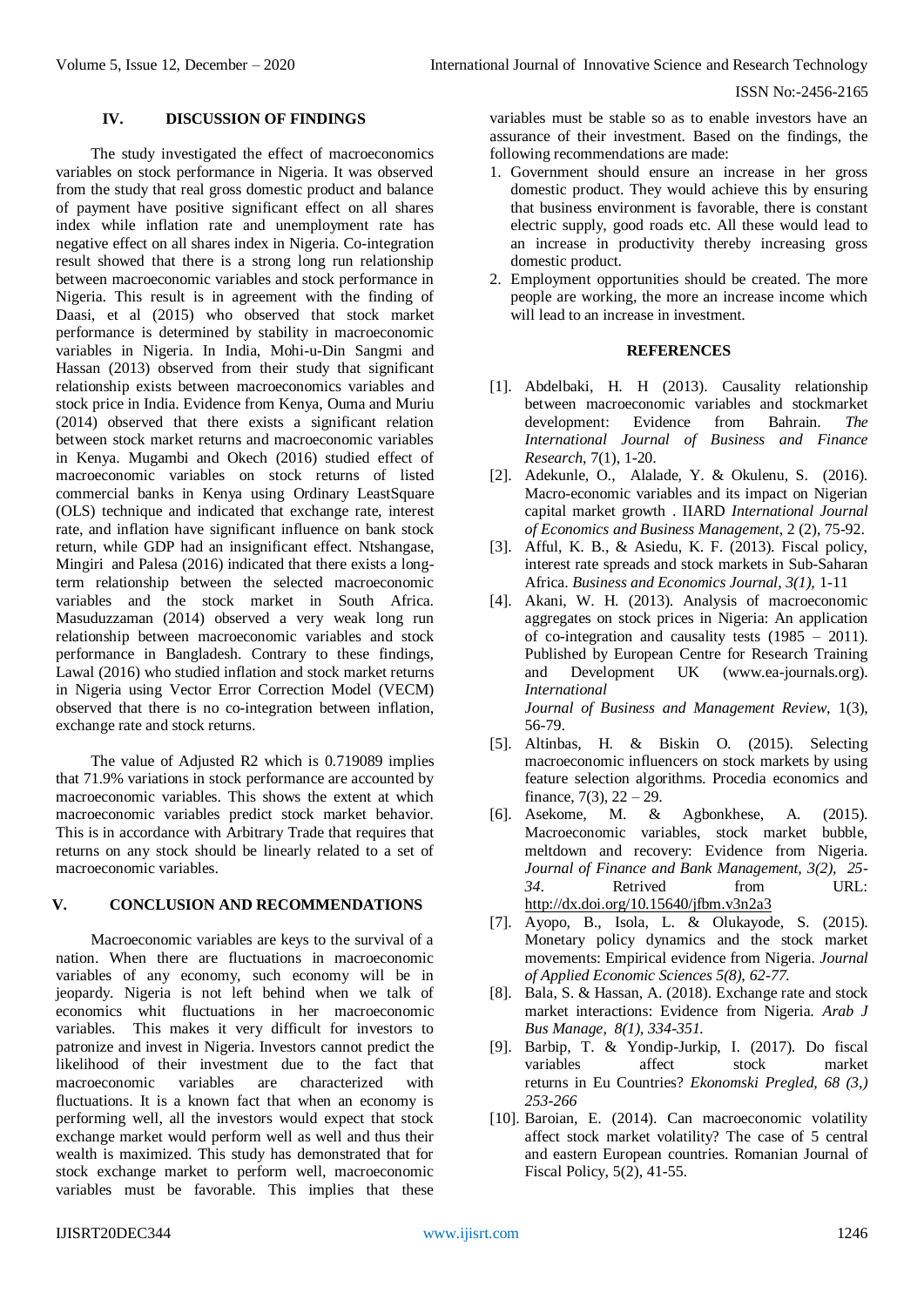- [11]. Belke, A. & Beckman, J. (2014). Monetary policy and stock prices cross-country evidence from co-integrated V.A.R models. *Journal of Banking & Finance 3(8) 23- 49.* Retrieved fro[mhttp://dx.dvi.org/10.1016/J./bankfin.2014.12.004](http://dx.dvi.org/10.1016/J./bankfin.2014.12.004)
- [12]. Bissoon, R., Seetanah, B., Bhattu-Babajee, R., Gopy-Ramdhany, N. & Seetah, K. (2016) Monetary Policy Impact on Stock Return: Evidence from Growing Stock Markets. *Theoretical Economics Letters, 6, 1186-1195*. Retrieved fro[mhttp://dx.doi.org/10.4236/tel.2016.65112](http://dx.doi.org/10.4236/tel.2016.65112)
- [13]. Chatziantoniou, I., Dugft, D., & Fillis, G. (2013). Stock market response to monetary and fiscal policy shocks: Multi-country evidence. *Economic Modelling, 30, 754–769*.
- [14]. Czapkiewicz, A., Jamer, P. & Landmesser, J. (2018). Effects of macroeconomic indicators on the financial markets interrelations. *Finance auver-Czech Journal of Economics and Finance, 68 (3), 3-19.*
- [15]. Daasi G., Dimoji F., Collins A., & Sira, Z. (2015). Macroeconomics variables and stock market performance in Nigeria.*International Journal of Empirical Finance, 4(5), 312-317.*
- [16]. Dincergok B. (2016). Stock return indices and macroeconomic factors: Evidence from Borsa Istanbul. *Journal of Accounting, Finance and Auditing Studies, 2(3), 307-322.*
- [17]. Ditimi A., Sunday, K. & Emma-Ebere, O. (2018). Dynamic interelationship between macroeconomic fundamentals and stock prices in Nigeria. *J Fin Mark. 2(1), 50-59.*
- [18]. Douglason GU, Gbosi A (2006). The Dynamics of productivity and unemployment Nexus: Implications for employment generation in Nigeria NES 2006". Annual conference, Ibadan, Nigeria
- [19]. Echekoba F., Ananwude A. & Lateef, O. (2018). Effect of monetary policy on the performance of the Nigerian capital market (1986 – 2016): Stylized facts from ARDL Approach. *Advances in Research,14(6),1- 15.*
- [20]. Echekoba, F., Okaro, C., Ananwude, A. & Akuesodo, O. (2018). Monetary policy and capital market performance: An empirical evidence from Nigerian data. *Research Journal of Economics 2(1), 4-18.*
- [21]. Ekene, O. C *(2016).* Impact of monetary policy on stock returns in Nigeria. *Middle-East Journal of Scientific Research 24 (5), 1778-1787.*
- [22]. Ekpenyong, E., Omekara, C. & Ekerete, M. (2013). Modeling inflation rates using periodogram and fourier series analysis methods: The Nigerian case; *International Journal of African and Asian Studies,*  4(1), 37-54.
- [23]. Erica, R., Perego, E. & Vermeulen, W. N. (2013). Macroeconomic determinants of European stock and government bond correlations: A tale of two regions. *Journal of Economic Perspectives* 2(1), 25- 45.
- [24]. Fapetu, O., Adeyeye, P., Olufemi, S., Oluwagbenga, A. & Owoeye, S. (2017). Exchange rate volatility and stock market performance in Nigeria Nigerian. *Journal of Management Sciences, 6(1), 308-317.*
- [25]. Gay, R. D. (2016). Effect of macroeconomic variables on stock market returns for four emerging economies: Brazil, Russia, India, and China. *International Business & Economics Research Journal, 15(3), 161- 178.*
- [26]. Gbosi, A. N. (2002). Financial Sector Instability and Challenges to Nigeria's Monetary Authorities. African Heritage Publishers, Port Harcourt
- [27]. Iddrisu, S., Harvey, S. & Amidu, M. (2017). The impact of monetary policy on stock market performance: Evidence from twelve (12) African Countries. Research in International Business and Finance 4(1). Retrieved from: <http://dx.doi.org/10.1016/j.ribaf.2017.07.075>
- [28]. Igbinosa, S. & Uhunmwangho, M. (2019). Macroeconomic aggregates and stock market liquidity: Evidence from African stock markets.*International Journal of Economics and Financial Management 4(1), 2545 – 2558.*
- [29]. Iqbal, J., & Haider, A. (2005). Arbitrage Pricing Theory: Evidence from an Emerging Stock Market. *The Lahore Journal of Economics, 10*(1), 123-128.
- [30]. Jhingan, M. L. (2002). Macroeconomic Theory: 10th Edition, Vrinda Publication Ltd. New Delhi.
- [31]. Jonathan, O. & Oghenebrume, A. (2017). Impact of monetary policy on stock market prices in Nigeria*. Journal of Economics, Management and Trade, 19(4), 1-11,*
- [32]. Khan, I., Mir, F. & Jaber, K. (2017). Oil prices, macroeconomic forces, and stock returns: Evidence from an ARDL Bound Testing approach*. International Journal of Business and Society, 18(3), 603-616.*
- [33]. Krchniva, K. (2016). Do stock markets have any impact on real economic activity? *Acta Universitatis Agriculturae et Silviculturae Mendelianae Brunensis,* 64(1), 283-290.
- [34]. Lawal, A., Somoye, R., Babajide, A., & Ikechukwu-Nwanji, T. (2018). The effect of fiscal and monetary policies interaction on stock market performance: Evidence from Nigeria. *Future Business Journal 4 (2), 16– 33.*
- [35]. Lawal, E. O. (2016). Inflation and stock market returns in Nigeria: An Empirical analysis*. Journal of Research in Humanities and Social Science 4(11), 50-56.*
- [36]. Masuduzzaman, M., (2012). Impact of the macroeconomic variables on the stock market returns: The Case of Germany and the United Kingdom. *Global Journal of Management and Business Research,* 12 (16), 22-34.
- [37]. Megaravalli, A. & Sampagnaro, G. (2018). Macroeconomic indicators and their impact on stock markets in ASIAN: A pooled mean group approach. C*ogent Economics & Finance2(6), 77-92.*
- [38]. Nguyen, P.D., & Hanh, V.T.H. (2012). Determinants of stock market development in Southeast Asian Countries. *Journal of Economics and Development, 44(1), 101-112.*